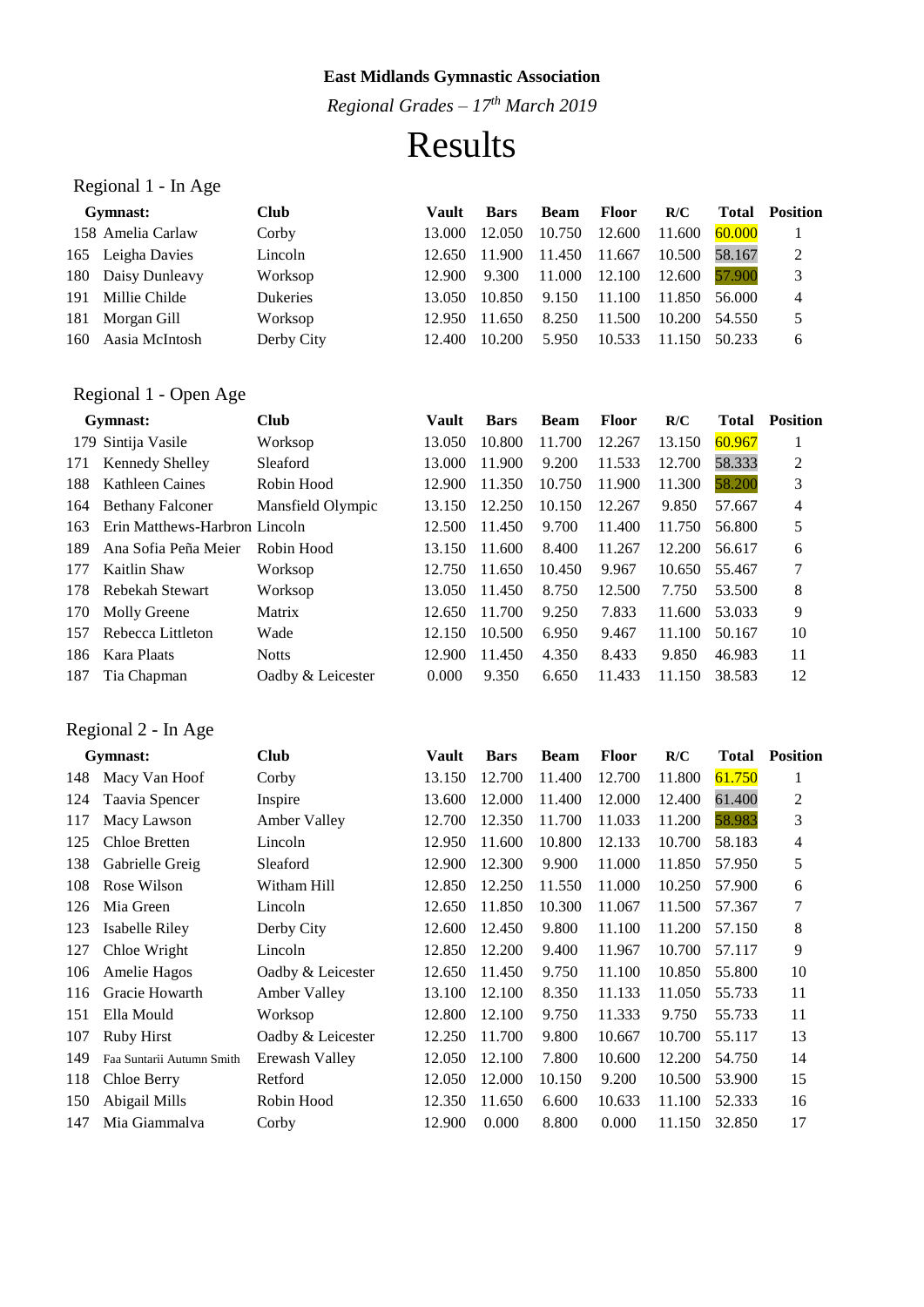#### Regional 2 - Open Age

|     | Gymnast:                | <b>Club</b>       | <b>Vault</b> | <b>Bars</b> | <b>Beam</b> | <b>Floor</b> | R/C    | <b>Total</b> | <b>Position</b> |
|-----|-------------------------|-------------------|--------------|-------------|-------------|--------------|--------|--------------|-----------------|
| 135 | Ella Koolen             | Wade              | 12.850       | 12.700      | 11.850      | 11.067       | 10.650 | 59.117       | 1               |
| 105 | <b>Melissa Shears</b>   | Witham Hill       | 13.000       | 12.350      | 9.050       | 11.733       | 12.250 | 58.383       | 2               |
| 112 | Isobel David            | Amber Valley      | 13.200       | 12.050      | 10.800      | 11.167       | 10.800 | 58.017       | 3               |
| 136 | <b>Charlotte Muller</b> | Wade              | 12.600       | 12.600      | 11.250      | 9.500        | 11.800 | 57.750       | 4               |
| 146 | Ellie Flear             | Worksop           | 12.750       | 11.850      | 9.850       | 10.700       | 12.550 | 57.700       | 5               |
| 103 | Jessica Pollard         | <b>Notts</b>      | 12.950       | 12.250      | 8.850       | 11.833       | 11.450 | 57.333       | 6               |
| 114 | Eve Kimberley           | Mansfield Olympic | 13.100       | 12.100      | 9.300       | 12.567       | 10.150 | 57.217       | 7               |
| 115 | Freya White             | Retford           | 12.750       | 11.200      | 8.850       | 11.733       | 11.950 | 56.483       | 8               |
| 102 | Joanna Darby            | <b>Notts</b>      | 13.150       | 11.800      | 9.800       | 10.533       | 10.500 | 55.783       | 9               |
| 190 | Caitlin Flynn           | Dukeries          | 12.800       | 10.250      | 9.950       | 10.933       | 11.400 | 55.333       | 10              |
| 137 | Grace Tomlin            | Wade              | 12.650       | 10.200      | 10.850      | 10.300       | 11.250 | 55.250       | 11              |
| 121 | Sophie McAndrew         | Lincoln           | 12.800       | 11.750      | 8.650       | 10.833       | 10.550 | 54.583       | 12              |
| 133 | Danielle Grace Bryan    | Matrix            | 13.100       | 11.650      | 9.300       | 10.633       | 9.800  | 54.483       | 13              |
| 145 | Emma Hopkins            | Robin Hood        | 12.900       | 12.000      | 8.750       | 11.333       | 9.450  | 54.433       | 14              |
| 132 | <b>Bethan Dodds</b>     | Coalville         | 12.950       | 12.300      | 9.250       | 9.700        | 10.100 | 54.300       | 15              |
| 113 | Georgia Radford         | Amber Valley      | 12.950       | 12.200      | 8.300       | 10.567       | 10.200 | 54.217       | 16              |
| 101 | Darcey Cox              | <b>Notts</b>      | 12.650       | 11.850      | 10.600      | 10.833       | 8.200  | 54.133       | 17              |
| 122 | Isobel Wright           | Lincoln           | 12.600       | 12.000      | 10.400      | 9.567        | 8.700  | 53.267       | 18              |
| 144 | Sophie Cheung           | Robin Hood        | 12.450       | 9.000       | 9.850       | 9.333        | 10.550 | 51.183       | 19              |
| 104 | Juliette Ward           | Oadby & Leicester | 12.200       | 8.800       | 7.650       | 7.267        | 10.500 | 46.417       | 20              |

### Regional 3 - In Age

|    | Gymnast:                            | <b>Club</b>         | <b>Vault</b> | <b>Bars</b> | <b>Beam</b> | <b>Floor</b> | R/C    | <b>Total</b> | <b>Position</b>          |
|----|-------------------------------------|---------------------|--------------|-------------|-------------|--------------|--------|--------------|--------------------------|
| 65 | Millie Fry                          | Amber Valley        | 12.400       | 12.300      | 11.200      | 11.933       | 12.200 | 60.033       | 1                        |
| 66 | <b>Amber Rouse</b>                  | Amber Valley        | 13.200       | 12.250      | 9.850       | 12.200       | 11.600 | 59.100       | $\overline{c}$           |
| 64 | Kaci Cudworth                       | Amber Valley        | 12.900       | 12.200      | 8.700       | 12.633       | 12.250 | 58.683       | 3                        |
| 75 | Amelie Clarkson                     | Coalville           | 13.200       | 12.250      | 10.700      | 11.200       | 11.300 | 58.650       | $\overline{\mathcal{L}}$ |
| 16 | Shannon Moxon                       | Shirebrook          | 12.750       | 12.100      | 10.300      | 11.600       | 11.650 | 58.400       | 5                        |
| 85 | Martha Broadhurst                   | Corby               | 12.850       | 11.950      | 10.000      | 12.033       | 11.500 | 58.333       | 6                        |
| 56 | Mya Matthews                        | Inspire             | 12.250       | 12.400      | 9.850       | 12.133       | 11.550 | 58.183       | 7                        |
| 77 | Paige Fisher                        | Coalville           | 12.850       | 12.300      | 9.950       | 11.033       | 11.400 | 57.533       | 8                        |
| 86 | Ashlyn Mcdaid                       | Corby               | 12.550       | 11.950      | 9.200       | 11.467       | 12.250 | 57.417       | 9                        |
| 26 | Amelia Scott                        | Worksop             | 12.500       | 12.200      | 11.100      | 11.333       | 10.050 | 57.183       | 10                       |
| 47 | Jaylah Clarke                       | <b>Notts</b>        | 12.800       | 11.250      | 11.100      | 10.867       | 11.000 | 57.017       | 11                       |
| 9  | Persia Khairandish                  | Matrix              | 12.600       | 10.450      | 11.900      | 10.367       | 11.400 | 56.717       | 12                       |
| 25 | Alice Russell                       | Worksop             | 12.500       | 11.600      | 10.400      | 11.733       | 10.350 | 56.583       | 13                       |
| 57 | Vanessa Calmic                      | Lings               | 12.950       | 11.600      | 10.300      | 11.800       | 9.900  | 56.550       | 14                       |
| 95 | Hannah Kelk                         | Derby City          | 12.400       | 11.450      | 9.600       | 11.267       | 11.600 | 56.317       | 15                       |
| 14 | Lily Pogson                         | 776                 | 11.950       | 12.150      | 9.100       | 11.133       | 11.850 | 56.183       | 16                       |
| 68 | Daisy Stevenson                     | Amber Valley        | 12.650       | 11.950      | 9.250       | 11.900       | 10.400 | 56.150       | 17                       |
| 34 | <b>Madison Allen</b>                | Oadby & Leicester   | 12.350       | 11.750      | 9.200       | 11.000       | 11.300 | 55.600       | 18                       |
| 67 | Romilly South-Clennell Amber Valley |                     | 13.000       | 11.700      | 9.500       | 10.767       | 10.350 | 55.317       | 19                       |
| 48 | Lily Hawthorne                      | <b>Notts</b>        | 12.500       | 10.400      | 10.300      | 10.867       | 11.050 | 55.117       | 20                       |
| 15 | Laura Turnbull                      | 776                 | 12.500       | 10.250      | 10.300      | 10.833       | 11.000 | 54.883       | 21                       |
| 18 | Chloe Crowfoot                      | ТJ<br><b>Boston</b> | 12.400       | 11.300      | 10.750      | 11.200       | 9.200  | 54.850       | 22                       |
| 35 | Olivia Thorpe                       | Sleaford            | 12.300       | 12.000      | 8.500       | 11.133       | 10.900 | 54.833       | 23                       |
| 78 | <b>Amber Norris</b>                 | Coalville           | 12.950       | 11.800      | 8.650       | 10.500       | 10.750 | 54.650       | 24                       |
| 76 | Evie Cox                            | Coalville           | 12.750       | 11.550      | 8.200       | 11.367       | 10.350 | 54.217       | 25                       |
| 36 | Oliwia Winiarska                    | Sleaford            | 12.400       | 11.050      | 9.600       | 10.700       | 10.350 | 54.100       | 26                       |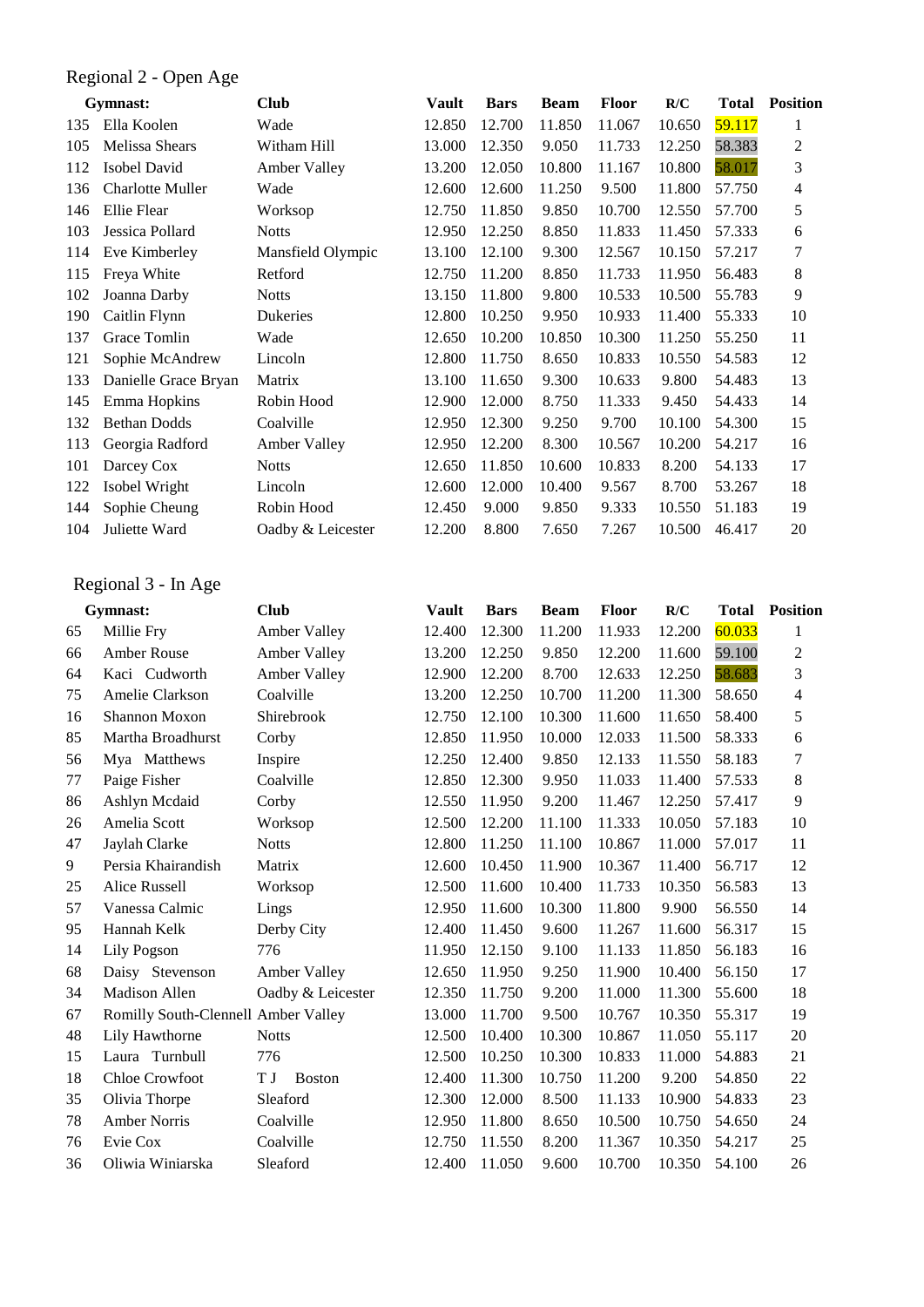*Regional Grades – 17th March 2019*

## Results

## Regional 3 - Open Age

|    | Gymnast:                  | <b>Club</b>  | Vault  | <b>Bars</b> | <b>Beam</b> | <b>Floor</b> | R/C    | <b>Total</b> | <b>Position</b> |
|----|---------------------------|--------------|--------|-------------|-------------|--------------|--------|--------------|-----------------|
| 84 | Georgia Storey            | Corby        | 13.050 | 12.350      | 12.400      | 12.100       | 12.750 | 62.650       | 1               |
| 82 | Ruby Blanco-Rivas         | Corby        | 13.050 | 12.450      | 11.750      | 12.233       | 12.400 | 61.883       | 2               |
| 83 | Summer Cole               | Corby        | 12.550 | 12.750      | 11.350      | 12.233       | 12.750 | 61.633       | 3               |
| 23 | Lana Coupland             | Worksop      | 12.800 | 11.850      | 10.850      | 12.467       | 11.650 | 59.617       | 4               |
| 55 | Lisa Elderton             | Lings        | 12.500 | 12.200      | 11.500      | 12.133       | 11.050 | 59.383       | 5               |
| 93 | Freya Bowles              | Wade         | 12.550 | 11.500      | 11.650      | 11.533       | 11.650 | 58.883       | 6               |
| 7  | Rosie Davis               | NCAAC        | 13.050 | 12.000      | 11.050      | 11.433       | 11.250 | 58.783       | 7               |
| 74 | Nyah Jordan               | Coalville    | 12.850 | 11.050      | 10.900      | 11.933       | 11.800 | 58.533       | 8               |
| 54 | Francesca Ward            | Inspire      | 12.450 | 12.250      | 10.250      | 11.700       | 11.850 | 58.500       | 9               |
| 44 | Anais Barre               | <b>Notts</b> | 12.550 | 11.550      | 11.450      | 10.767       | 11.650 | 57.967       | 10              |
| 94 | Emma Feebrey              | Witham Hill  | 12.750 | 12.050      | 11.050      | 11.100       | 10.800 | 57.750       | 11              |
| 8  | Ellen Goodhart            | NCAAC        | 13.000 | 11.950      | 10.450      | 11.733       | 10.600 | 57.733       | 12              |
| 6  | Isabella Banks            | NCAAC        | 12.950 | 11.700      | 12.450      | 11.733       | 8.850  | 57.683       | 13              |
| 63 | Sophie Etches             | Amber Valley | 12.700 | 11.200      | 11.250      | 10.933       | 11.250 | 57.333       | 14              |
| 5  | Daisy Vintner             | Matrix       | 12.950 | 11.400      | 10.200      | 11.367       | 11.200 | 57.117       | 15              |
| 45 | Millie Green              | <b>Notts</b> | 12.650 | 11.200      | 9.250       | 11.533       | 11.350 | 55.983       | 16              |
| 73 | <b>Ruby Barrett</b>       | Coalville    | 12.100 | 11.800      | 9.650       | 11.100       | 11.050 | 55.700       | 17              |
| 33 | Tia Grummitt              | Robin Hood   | 13.050 | 10.450      | 8.700       | 11.667       | 11.300 | 55.167       | 18              |
| 46 | Arabella Payne            | <b>Notts</b> | 12.950 | 9.750       | 10.100      | 11.000       | 11.150 | 54.950       | 19              |
| 24 | Oliwka Scott              | Worksop      | 12.250 | 11.950      | 9.900       | 9.933        | 10.550 | 54.583       | 20              |
| 32 | Matilda Brothers-Martinez | Robin Hood   | 12.650 | 10.700      | 9.750       | 11.433       | 9.850  | 54.383       | 21              |
|    |                           |              |        |             |             |              |        |              |                 |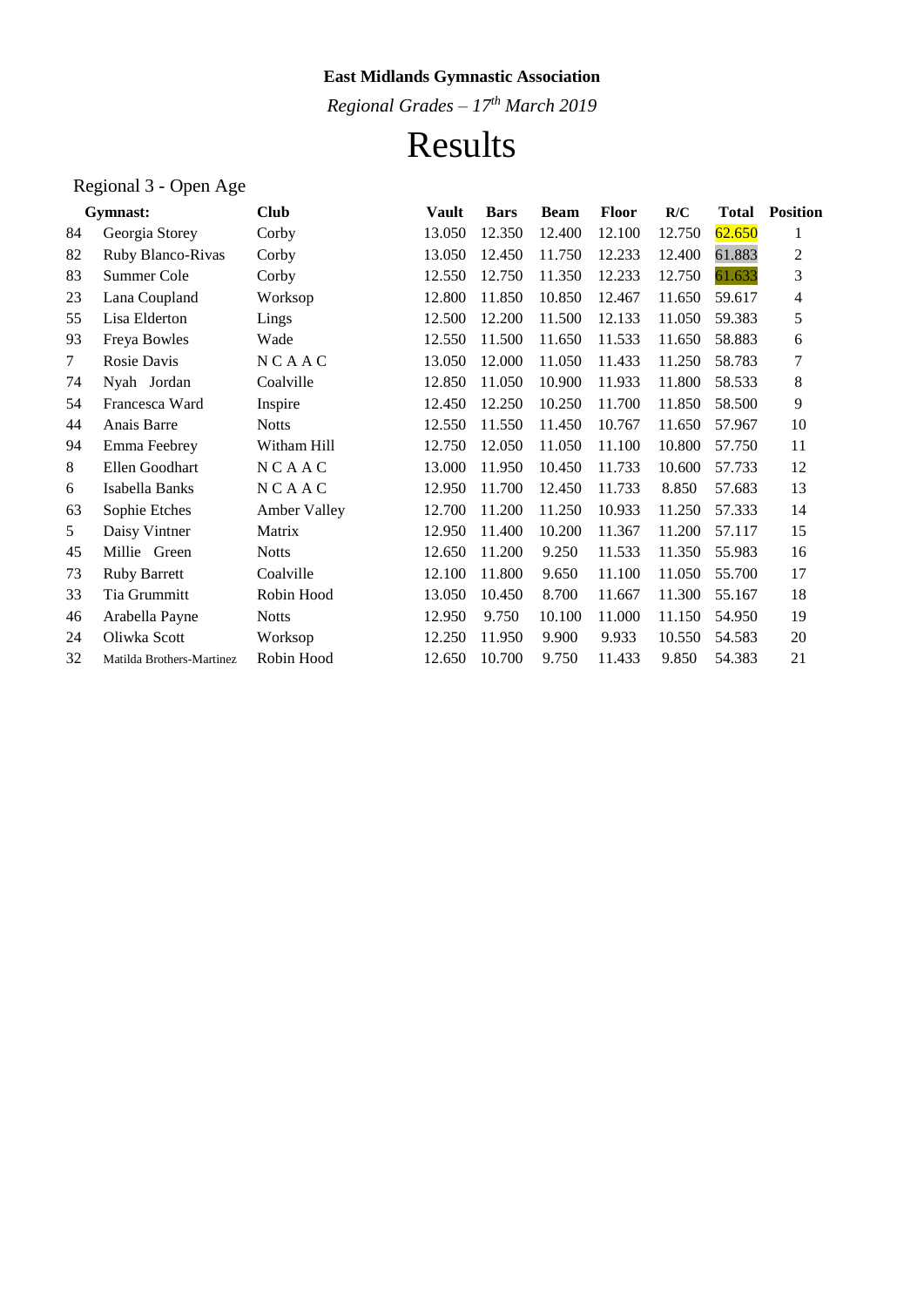*Regional Grades – 17th March 2019*

# Results

## Regional 4 - In Age

|                | Gymnast:             | <b>Club</b>         | <b>Vault</b> | <b>Bars</b> | <b>Beam</b> | <b>Floor</b> | R/C    | <b>Total</b> | <b>Position</b> |
|----------------|----------------------|---------------------|--------------|-------------|-------------|--------------|--------|--------------|-----------------|
| 27             | Ruby Greene          | Inspire             | 12.550       | 13.100      | 12.500      | 11.533       | 13.300 | 62.983       | 1               |
| 52             | <b>Tamzin Locke</b>  | Matrix              | 13.250       | 12.200      | 12.350      | 12.333       | 12.650 | 62.783       | $\overline{c}$  |
| 28             | Lola Wheatcroft      | Inspire             | 12.350       | 12.350      | 12.500      | 12.167       | 12.900 | 62.267       | 3               |
| 89             | Nia Tynan            | Wade                | 11.600       | 12.800      | 11.400      | 12.433       | 13.500 | 61.733       | 4               |
| 29             | Matilda Wilson       | Inspire             | 12.450       | 12.450      | 11.100      | 12.300       | 13.000 | 61.300       | 5               |
| 50             | Imogene Evans        | Matrix              | 12.400       | 12.700      | 11.700      | 11.800       | 12.450 | 61.050       | 6               |
| 22             | <b>Elsie Scott</b>   | Derby City          | 12.700       | 12.900      | 10.450      | 11.533       | 12.850 | 60.433       | 7               |
| $\overline{2}$ | Olivia Mills         | <b>Amber Valley</b> | 12.000       | 12.650      | 11.000      | 11.967       | 12.400 | 60.017       | 8               |
| 53             | Eilish Martin        | Matrix              | 12.300       | 12.000      | 10.900      | 11.300       | 13.400 | 59.900       | 9               |
| 60             | Freya Soroczyk       | Robin Hood          | 12.600       | 12.400      | 10.300      | 11.333       | 13.200 | 59.833       | 10              |
| 87             | Harriet Bartell      | Wade                | 12.150       | 12.100      | 10.900      | 11.900       | 12.750 | 59.800       | 11              |
| 92             | Sophia Zarien        | Witham Hill         | 12.150       | 11.650      | 11.250      | 12.000       | 12.300 | 59.350       | 12              |
| 37             | Hannah Deville       | Lincoln             | 12.550       | 12.000      | 10.650      | 11.167       | 12.750 | 59.117       | 13              |
| $20\,$         | Skylah Forrester     | Derby City          | 12.800       | 12.300      | 11.000      | 11.367       | 11.550 | 59.017       | 14              |
| 19             | Ava Kanjurs          | Corby               | 12.200       | 13.000      | 9.700       | 11.933       | 11.950 | 58.783       | 15              |
| 38             | Phoebe Hubbard       | Lincoln             | 11.950       | 12.150      | 10.850      | 10.900       | 12.550 | 58.400       | 16              |
| 90             | Sophie Round         | Witham Hill         | 12.450       | 12.050      | 8.900       | 11.733       | 13.200 | 58.333       | 17              |
| 43             | Isla Ward            | Lincoln             | 12.450       | 11.850      | 10.300      | 11.700       | 12.000 | 58.300       | 18              |
| 10             | Erin Broughton       | 776.00              | 13.100       | 12.150      | 9.250       | 12.267       | 11.450 | 58.217       | 19              |
| 62             | Olivia Robertson     | Worksop             | 12.850       | 12.050      | 9.850       | 11.767       | 11.550 | 58.067       | 20              |
| $\overline{4}$ | Kayla Warman         | Amber Valley        | 12.800       | 12.050      | 9.000       | 11.767       | 12.400 | 58.017       | 21              |
| $\mathbf{1}$   | Jessica Chapman      | Amber Valley        | 13.000       | 12.250      | 8.600       | 11.733       | 12.250 | 57.833       | 22              |
| 11             | Laura Storey         | Erewash Valley      | 12.200       | 11.450      | 11.800      | 10.467       | 11.800 | 57.717       | 23              |
| 69             | Libby Adcock         | Shirebrook          | 12.100       | 11.800      | 10.100      | 10.667       | 12.850 | 57.517       | 24              |
| 70             | <b>Charley Baker</b> | Shirebrook          | 12.050       | 12.150      | 11.450      | 11.200       | 10.350 | 57.200       | 25              |
| 81             | Harriet Jackson      | <b>Notts</b>        | 11.750       | 11.550      | 10.750      | 10.900       | 12.200 | 57.150       | 26              |
| 61             | Isla Soroczyk        | Robin Hood          | 11.900       | 12.600      | 11.250      | 8.033        | 13.250 | 57.033       | 27              |
| 79             | Stephanie Booth      | <b>Notts</b>        | 12.250       | 12.200      | 9.700       | 10.533       | 12.350 | 57.033       | 27              |
| 13             | Ava Wood             | Erewash Valley      | 12.200       | 12.200      | 9.150       | 10.967       | 12.500 | 57.017       | 29              |
| 30             | Kayleigh Bacon       | Mansfield Olympic   | 12.950       | 12.650      | 9.700       | 10.200       | 11.450 | 56.950       | 30              |
| 21             | Shyla Hall           | Derby City          | 12.300       | 11.500      | 9.000       | 11.100       | 12.850 | 56.750       | 31              |
| 3              | Sophie Turner        | Amber Valley        | 11.750       | 12.550      | 8.450       | 11.000       | 12.850 | 56.600       | 32              |
| 39             | Millie Ranyard       | Lincoln             | 12.450       | 11.900      | 9.950       | 10.500       | 11.750 | 56.550       | 33              |
| 41             | Hollie Ruttle        | Lincoln             | 11.750       | 11.650      | 10.050      | 10.700       | 12.200 | 56.350       | 34              |
| 58             | <b>Emily Bott</b>    | Robin Hood          | 12.550       | 12.250      | 8.850       | 11.233       | 11.300 | 56.183       | 35              |
| 31             | Chloe Siddon         | Mansfield Olympic   | 11.850       | 11.950      | 8.800       | 10.367       | 12.850 | 55.817       | 36              |
| 42             | Saffron Tozer        | Lincoln             | 12.650       | 11.300      | 8.850       | 10.933       | 12.050 | 55.783       | 37              |
| 91             | Niamh Stenner        | Witham Hill         | 10.200       | 12.050      | 9.300       | 11.333       | 12.300 | 55.183       | 38              |
| 59             | Adriana Folorunso    | Robin Hood          | 12.900       | 12.250      | 7.200       | 11.067       | 11.700 | 55.117       | 39              |
| 12             | Sophie-Ella Wardle   | Erewash Valley      | 11.550       | 11.400      | 8.600       | 10.667       | 11.900 | 54.117       | 40              |
| 40             | Megan Rose           | Lincoln             | 12.100       | 9.650       | 8.800       | 10.033       | 11.550 | 52.133       | 41              |
| 80             | Ella Dean            | <b>Notts</b>        | 12.150       | 11.800      | 9.800       | 6.533        | 10.250 | 50.533       | 42              |
| 88             | Jessica Steven       | Wade                | 11.600       | 4.050       | 7.600       | 11.000       | 10.700 | 44.950       | 43              |